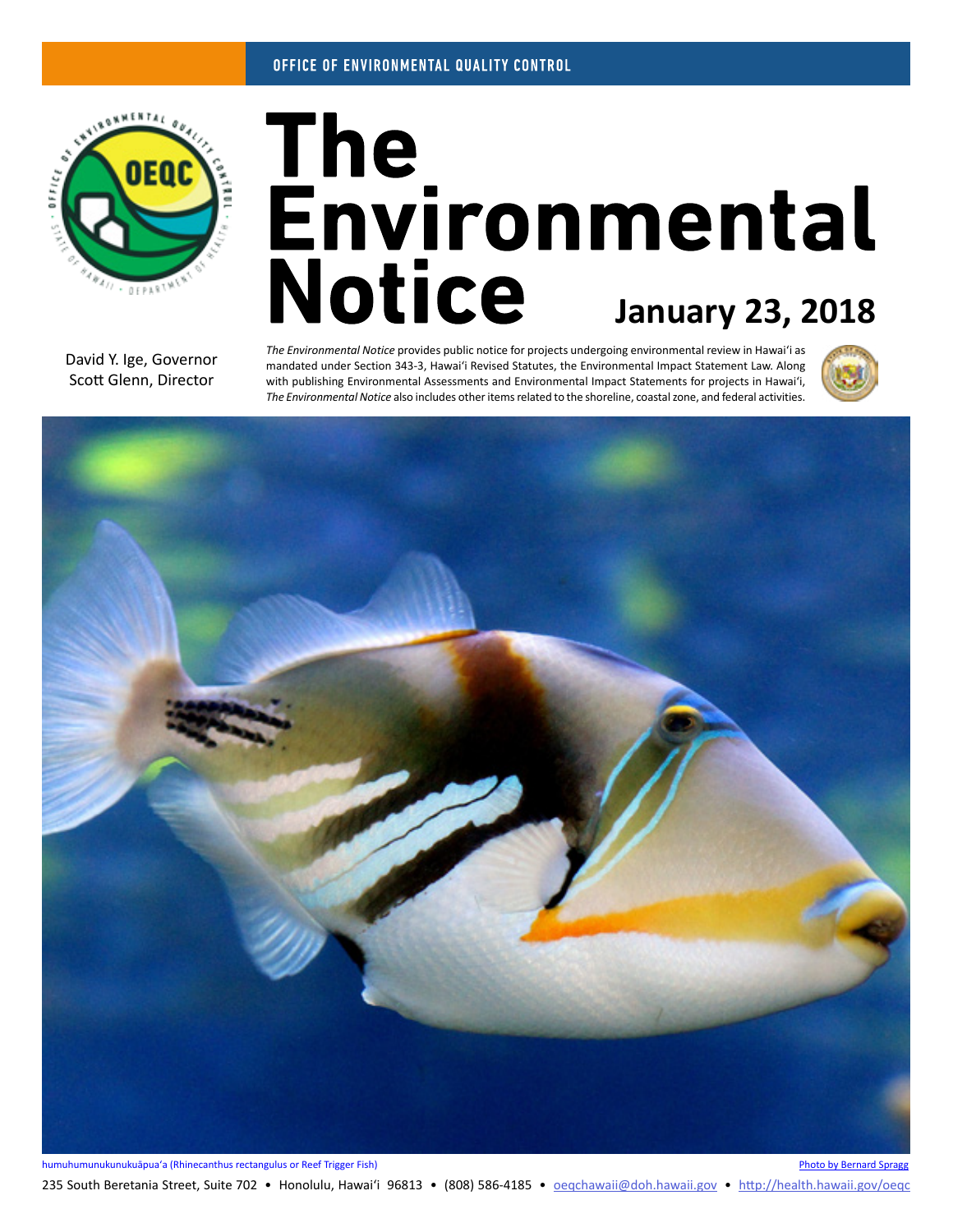# TABLE OF CONTENTS

|                                                                                                                    | 2 KAUA'I                                                                                        |  |
|--------------------------------------------------------------------------------------------------------------------|-------------------------------------------------------------------------------------------------|--|
| STATEWIDE MAP OF NEW HRS CHAPTER 343 ACTIONS__________2 Ha'ena 0.2 MG Storage Tank--Draft EA (AFNSI)_____________5 |                                                                                                 |  |
| O'AHU                                                                                                              | PREVIOUSLY PUBLISHED DOCUMENTS OPEN FOR COMMENT___6                                             |  |
| Lanikai Elementary Public Charter School Cafetorium--Draft                                                         | <b>CONSERVATION DISTRICT USE APPLICATIONS</b>                                                   |  |
|                                                                                                                    |                                                                                                 |  |
| Waimānalo Elementary and Intermediate School; Science,                                                             | <b>COASTAL ZONE MANAGEMENT NOTICES</b>                                                          |  |
|                                                                                                                    | Technology & Media Building--Final EA (FONSI) 2020223 Federal Consistency Reviews 2020201000227 |  |
| Honouliuli WWTP Biogas Project--DEA (AFNSI)                                                                        | Special Management Area (SMA) Minor Permits                                                     |  |
| Punalu'u Beach Homes Shoreline Protection Project--Final EA FEDERAL NOTICES__________________________________8     |                                                                                                 |  |
|                                                                                                                    |                                                                                                 |  |
| King Kalākaua Plaza Renovation--Final EA (FONSI)                                                                   |                                                                                                 |  |

## **ANNOUNCEMENTS**

• As a reminder, the **Environmental Council is updating Hawaii Administrative Rules (HAR) Chapter 11-200**, the environmen-tal impact statement rules, which were last amended in 1996. While the extended comment deadline on [Version 0.3](https://oeqc.civicomment.org/version-03-har-11-200a) has passed, stay tuned for the next version. [Click here](http://health.hawaii.gov/oeqc/rules-update/) for more information, including a timeline for the revision process, and [click here](http://hawaii.us4.list-manage.com/subscribe/post?u=9767098a92149e9396bdccffd&id=522d25331f) to sign up for email updates.

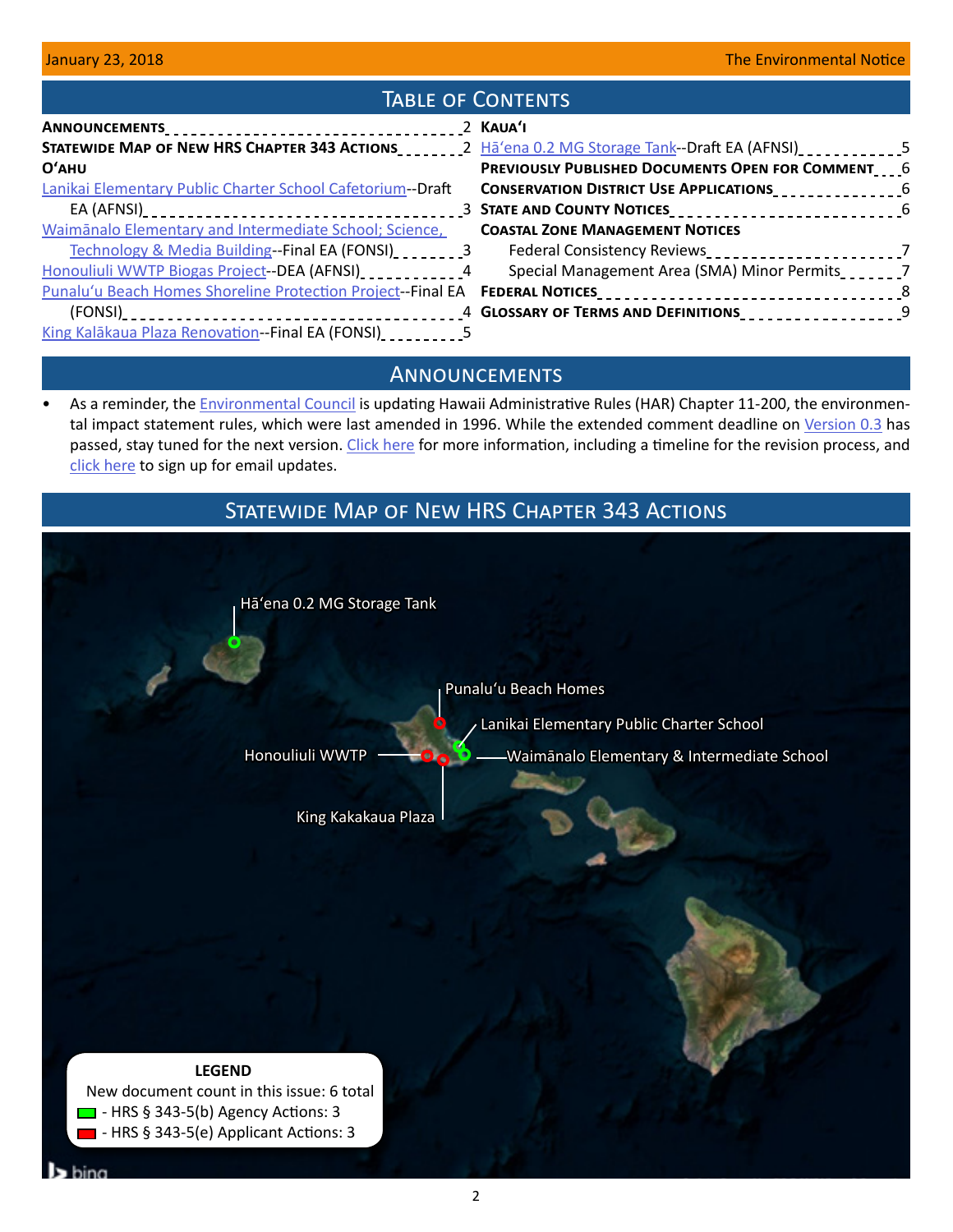<span id="page-2-0"></span>

|                                            | O'AHU                                                                                                                                                      |  |
|--------------------------------------------|------------------------------------------------------------------------------------------------------------------------------------------------------------|--|
|                                            | <b>Lanikai Elementary Public Charter School Cafetorium - Draft EA (AFNSI)</b>                                                                              |  |
| <b>HRS §343-</b><br>5(a) Trigger           | (1) Propose the use of state or county lands or the use of state or county funds                                                                           |  |
| District(s)                                | Ko'olaupoko                                                                                                                                                |  |
| TMK(s)                                     | $[1]$ 4-2-055: 012                                                                                                                                         |  |
| Permit(s)                                  | various (see document)                                                                                                                                     |  |
| Proposing/<br><b>Determining</b><br>Agency | Department of Education, State of Hawai'i<br>Robert W. Purdie, Jr., (808) 784-5117, robert purdie@notes.K12.hi.us<br>3633 Wai'alae Ave, Honolulu, HI 96816 |  |
| Consultant                                 | Gerald Park Urban Planner<br>Gerald Park, (808) 625-9626, gpark@gpup.biz<br>95-595 Kaname'e St. #324, Mililani, HI 96789                                   |  |
| <b>Status</b>                              | Statutory 30-day public review and comment period starts. Comments are due by February 22, 2018. Please send comments                                      |  |

Lanikai Elementary School currently lacks a venue large enough for communal dining, kitchen facilities for meal service, student and parent assembly, and a place for student and curriculum performances and presentations. The existing Cafeteria was designed and built in 1964 according to DOE standards at that time. Additions over the years have helped prolong the life and use of the structure but the existing Cafeteria is substandard.

to the proposing/determining agency and copy the consultant.

The site will be grubbed and graded, and an existing monkey pod tree relocated to an open "courtyard" space between the Cafeteria and Office and Art Program portables. Two detached portable buildings to the south of the building site housing the School's Office and Health Room and Art Program will be demolished. The existing Cafeteria will be renovated and re-purposed for use as the School Office. Improvements will be confined to the interior with limited exterior work. A new, 900 square foot classroom building for the Art Program will be constructed between the Cafeteria and Library.

The proposed Cafetorium will replace the existing serving kitchen built in 1964. The new building will provide a serving kitchen, dining room, and spaces for back-of-house functions. In addition to food service, back-of-house and dining functions, the structure will accommodate and provide facilities for school activities. A stage will be provided to allow for student performances, assemblies, and displays. Open space areas can be used for passive recreation and activities, parent gatherings, and community meetings. The approximately 7,000 square foot Caftetorium can also serve as an emergency shelter as needed. The projected construction cost is \$10.0 million and will be funded by the State of Hawai'i. A two-stage construction schedule is outlined over a projected two-year period.

## **Waim[ānalo Elementary and Intermediate School; Science, Technology & Media Building](http://oeqc2.doh.hawaii.gov/EA_EIS_Library/2018-01-23-OA-FEA-Waimanalo-Elem-and-Int-School-STM-Building.pdf)--Final EA (FONSI)**

| <b>HRS §343-</b><br>5(a) Trigger           | (1) Propose the use of state or county lands or the use of state or county funds                                                                 |  |
|--------------------------------------------|--------------------------------------------------------------------------------------------------------------------------------------------------|--|
| District(s)                                | Ko'olaupoko                                                                                                                                      |  |
| TMK(s)                                     | $[1]$ 4-1-009: 012 por                                                                                                                           |  |
| Permit(s)                                  | various (see document)                                                                                                                           |  |
| Proposing/<br><b>Determining</b><br>Agency | Department of Education, State of Hawai'i<br>Janna Mihara, (808) 784-5120, janna mihara@notes.K12.hi.us<br>3633 Wai'alae Ave, Honolulu, HI 96816 |  |
| Consultant                                 | Gerald Park Urban Planner, 95-595 Kaname'e St. #324, Mililani, HI 96789<br>Gerald Park, (808) 625-9626, gpark@gpup.biz                           |  |
| <b>Status</b>                              | Finding of No Significant Impact (FONSI) determination.                                                                                          |  |

The school's classroom buildings were constructed between 1951 and 1962 and currently do not have space to accommodate the school's STM program. A rectangular-shaped building with a footprint of approximately 4,543 gross square feet is proposed as a stand-alone facility where students can learn and apply rigorous scientific inquiry and engineering design as an educational process, in addition to video and multi-media production. Programmed space for the one-story structure is allocated for two Direct Instruction classrooms, one Lab area, and a covered open space separating the classrooms and lab. The cost of construction is estimated at \$3.44 million and will be funded by the State of Hawai'i. Construction is projected to start in Winter 2018 with completion by Winter 2019. The facility should be ready for occupancy in Spring 2020.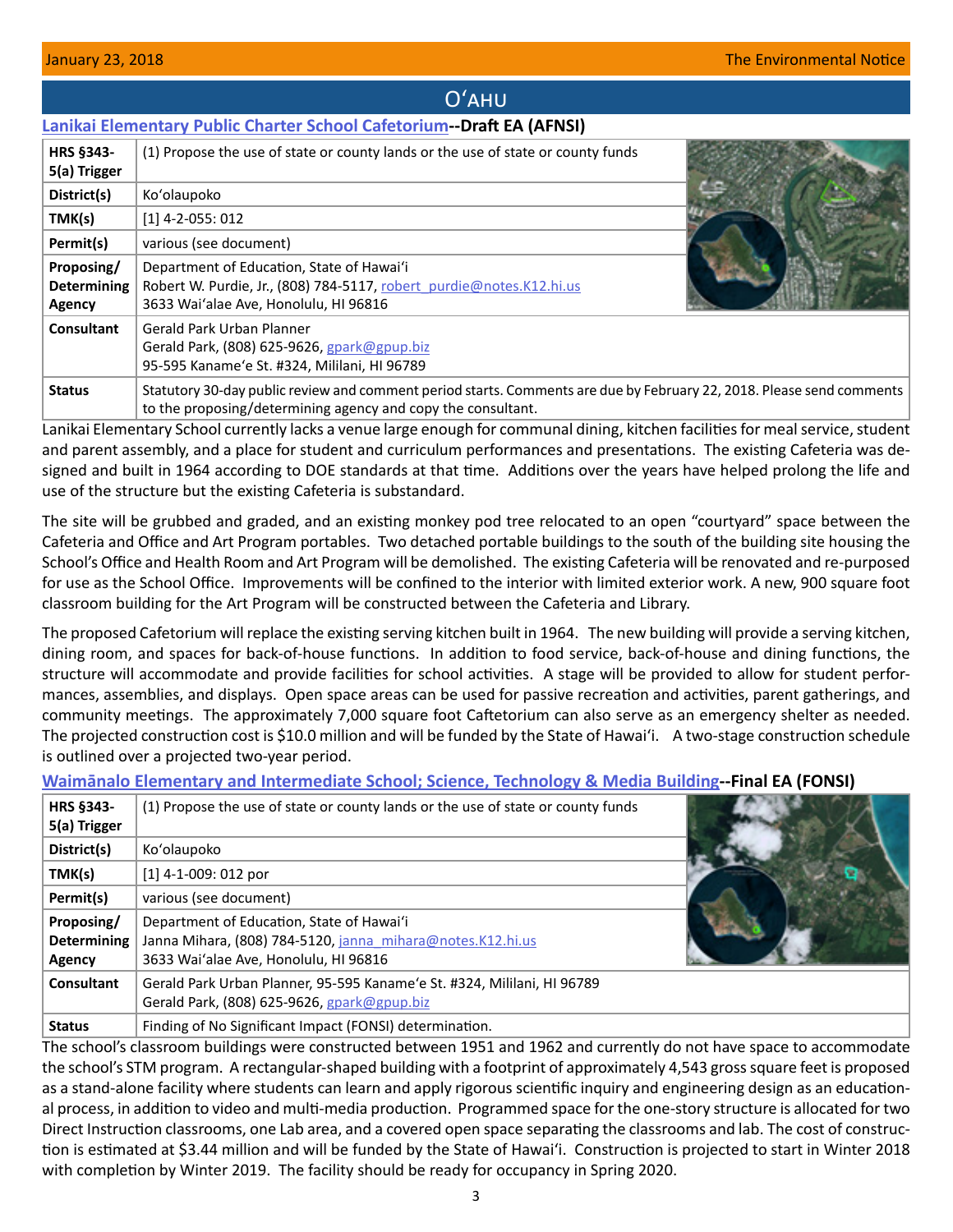# O'AHU (CONTINUED)

## <span id="page-3-0"></span>**[Honouliuli WWTP Biogas Project](http://oeqc2.doh.hawaii.gov/EA_EIS_Library/2018-01-23-OA-DEA-Honouliuli-WWTP-Biogas-Project.pdf)--DEA (AFNSI)**

| <b>HRS §343-</b><br>5(a) Trigger | (1) Propose the use of state or county lands or the use of state or county funds<br>(9)(B) Propose any waste-to-energy facility                                                             |  |
|----------------------------------|---------------------------------------------------------------------------------------------------------------------------------------------------------------------------------------------|--|
| District(s)                      | 'Ewa                                                                                                                                                                                        |  |
| TMK(s)                           | $(1)$ 9-1-013:007 (por.)                                                                                                                                                                    |  |
| Permit(s)                        | PUC Authorization to Commit Funds, HAR §11-60.1 Noncovered Source Air Permit,<br>Street Usage; Noise; Grubbing, Grading, and Stockpiling; and Building Permits.                             |  |
| <b>Approving</b><br>Agency       | Department of Environmental Services, City and County of Honolulu<br>Mr. Cyril Hamada, (808) 768-5979, chamada@honolulu.gov<br>1000 Ulu'ōhi'a St., Suite 308, Kapolei, HI 96707             |  |
| Applicant                        | The Gas Company, LLC (dba Hawai'i Gas), 745 Fort St., Suite 1800, Honolulu, HI 96813<br>Mr. Richard DeGarmo, (808) 596-1415, rdegarmo@hawaiigas.com                                         |  |
| Consultant                       | Sheehan Group Pacific, LLC, 133 Ku'ukama St., Kailua, HI 96734<br>Mr. Neil Sheehan, (808) 282-2153, nsheehan@sheehangrouppacific.com                                                        |  |
| <b>Status</b>                    | Statutory 30-day public review and comment period starts. Comments are due by February 22, 2018. Please send comments<br>to the approving agency and copy the applicant and the consultant. |  |

The City and County of Honolulu, Department of Environmental Services (DES) operates Honouliuli Waste Water Treatment Plant (HWWTP). The secondary stage of treatment at HWWTP produces raw biogas, which is currently discarded by burning it off in an on-site flare. Hawaiʻi Gas, in partnership with DES, is now proposing to purchase, construct, and operate biogas purification equipment on approximately 2,500 ft.2 at HWWTP. It will use this installation to purify the raw biogas produced at HWWTP into utility-grade renewable natural gas, which will be compressed and injected into its pipeline system for distribution to Hawaiʻi Gas customers. It will also construct an approximately 1-mile length of new underground pipeline to connect the biogas purification equipment to the nearby Hawaii Gas pipeline along Kapolei Parkway.

## **Punalu**ʻ**[u Beach Homes Shoreline Protection-](http://oeqc2.doh.hawaii.gov/EA_EIS_Library/2018-01-23-OA-FEA-Punaluu-Beach-Homes-Shoreline-Protection.pdf)-Final EA (FONSI)**

| HRS §343-<br>5(a) Trigger  | (3) Propose any use within a shoreline area                                                                                                                                   |  |
|----------------------------|-------------------------------------------------------------------------------------------------------------------------------------------------------------------------------|--|
| District(s)                | Ko'olauloa                                                                                                                                                                    |  |
| TMK(s)                     | (1) 5-3-002:032, 033, 034, 035, 041, 046, 051                                                                                                                                 |  |
| Permit(s)                  | Certified Shoreline Survey; Shoreline Setback Variance; Building Permits<br>Grading, Grubbing, Trenching, and Stockpiling                                                     |  |
| <b>Approving</b><br>Agency | Department of Planning and Permitting, City and County of Honolulu<br>Steve Tagawa, (808) 768-8024, stagawa@honolulu.gov<br>650 South King St., 7th Floor, Honolulu, HI 96813 |  |
| <b>Applicant</b>           | Punaluu Beach Lots Business Management Association, 1308 Lusitania St. #401, Honolulu, HI 96813<br>Douglas Johnson, (808) 531-7541, punaluubeachlots@gmail.com                |  |
| Consultant                 | Group 70 International, Inc. (dba G70), 925 Bethel St., 5th Floor, Honolulu, HI 96813<br>Jeff Overton, AICP, LEED AP, (808) 523-5866, punaluu@g70.design                      |  |
| <b>Status</b>              | Finding of No Significant Impact (FONSI) determination.                                                                                                                       |  |

The Applicant proposes to construct a 634-foot-long concrete rubble masonry shore protection structure on seven beachfront lots along Kamehameha Highway in Punaluʻu. As a result of comments received during the review of the DEA, the proposed sloped revetment has been revised with larger boulders and will no longer primarily be grouted. The boulder will be two- tothree-foot in diameter (0.8 - 1.4-ton) and set in a slope of 1:2 (1 vertical to 2 horizontal), with a small vertical section at the top. Segments at the west (Kahuku) and east (Kaneʻohe) end of the structure will be nearly vertical (12:1). The structure will range in height between four to six feet above the existing sandy beach, and will be between 12 and 14 feet wide. A geotextile fabric will line the back of the structure, which will be set on sand wrapped in a heavy-duty geotextile fabric. The project site is in the R-5 Residential District. All of the lots but one (Parcel 32), are developed with existing dwellings, which range between 5 and 30 feet from the current shoreline (not certified). The Department of Land and Natural Resources has issued a citation for the placement of boulders and concrete debris along the shoreline fronting Parcel 33. Parcels 34, 35, 46, and 51 are currently protected by sandbags or a combination sandbags and material blankets, which were authorized by DLNR on an emergency basis.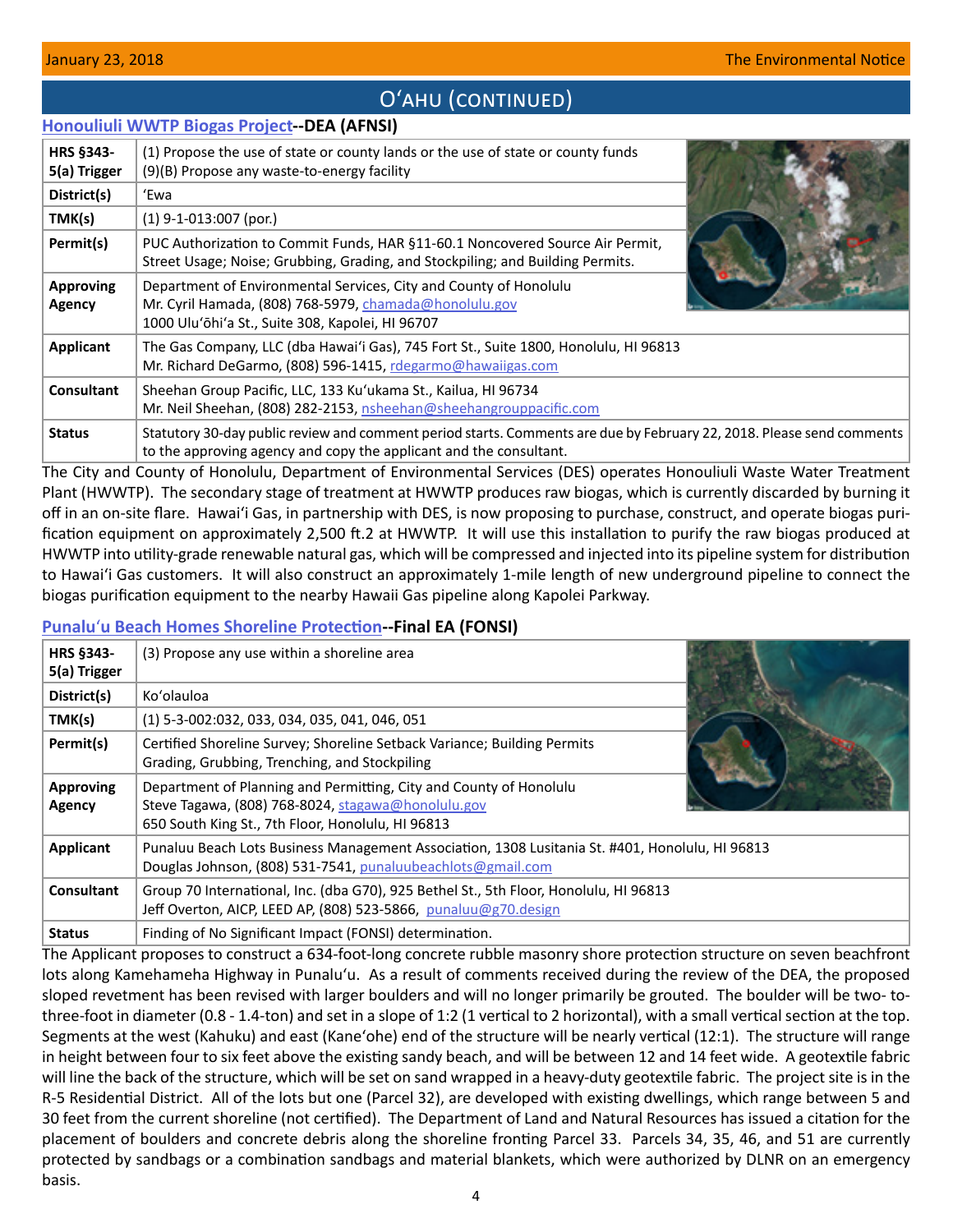# O'AHU (CONTINUED)

## <span id="page-4-0"></span>**[King Kalākaua Plaza Renovation](http://oeqc2.doh.hawaii.gov/EA_EIS_Library/2018-01-23-OA-FEA-King-Kalakaua-Plaza-Renovation.pdf)--Final EA (FONSI)**

| <b>HRS §343-</b><br>5(a) Trigger | (5) Propose any use within the Waikiki area of O'ahu                                                                                                                                            |  |
|----------------------------------|-------------------------------------------------------------------------------------------------------------------------------------------------------------------------------------------------|--|
| District(s)                      | Honolulu                                                                                                                                                                                        |  |
| TMK(s)                           | $(1)$ 2-6-016: 023 and 026                                                                                                                                                                      |  |
| Permit(s)                        | various (see document)                                                                                                                                                                          |  |
| <b>Approving</b><br>Agency       | Department of Planning and Permitting, City and County of Honolulu<br>Joette Yago, Urban Design Branch, (808) 768-8020, jyago@honolulu.gov<br>650 South King St., 7th Floor, Honolulu, HI 96813 |  |
| Applicant                        | Kalaimoku-Kuhio Development Corp.<br>John M. Manavian, (310) 855-8484, tschnell@pbrhawaii.com<br>120 N. Robertson Blvd., Los Angeles, CA 90048                                                  |  |
| <b>Consultant</b>                | PBR HAWAII & Associates, Inc.<br>Tom Schnell, Principal, (808) 521-5631, tschnell@pbrhawaii.com<br>1001 Bishop St., Suite 650, Honolulu, HI 96813                                               |  |
| <b>Status</b>                    | Finding of No Significant Impact (FONSI) determination                                                                                                                                          |  |

KKDC intends to renovate and repurpose King Kalākaua Plaza for hotel use, with hotel-related retail uses on the ground floor. The renovation includes: 1) replacing the above-ground portion of the existing building with a new structure having substantially the same footprint as the existing building, a total of seven floors, and a height of approximately 85 – 100 feet; 2) a new porte-cochere; and 3) landscaping improvements. The underground portion of the existing building, containing two existing underground parking floors will be retained.

To determine whether renovating and repurposing the property for hotel use may significantly impact the physical and human environment, all phases and expected consequences of the proposed project have been evaluated, including potential primary, secondary, short-range, long-range, and cumulative impacts. The renovations represent an investment in the long-term well-being of the surrounding community, and ensure that the building is a sustainable improvement to Waikīkī. King Kalākaua Plaza will make its most significant contribution to a sustainable development by retaining the: 1) two existing underground parking floors of the building; and 2) the loading zone portion of the structure along Kūhiō Avenue. This provides a substantially reduced environmental impact compared to the complete demolition of the existing structure.

| <b>KAUA'I</b>                              |                                                                                                                                                                                       |  |  |  |
|--------------------------------------------|---------------------------------------------------------------------------------------------------------------------------------------------------------------------------------------|--|--|--|
|                                            | Hā'ena 0.2 MG Storage Tank--Draft EA (AFNSI)                                                                                                                                          |  |  |  |
| <b>HRS §343-</b><br>5(a) Trigger           | (1) Propose the use of state or county lands or the use of state or county funds<br>(2) Propose any use within any land classified as a conservation district                         |  |  |  |
| District(s)                                | Hanalei                                                                                                                                                                               |  |  |  |
| TMK(s)                                     | (4) 5-8-002: 003 (por) and 007                                                                                                                                                        |  |  |  |
| Permit(s)                                  | Conservation District Use Permit, building permits, Community Noise Permit (if req'd),<br>Individual NPDES Permit                                                                     |  |  |  |
| Proposing/<br><b>Determining</b><br>Agency | Department of Water, County of Kaua'i<br>Bryan Wienand, P.E., (808) 245-5449, bwienand@kauaiwater.org<br>4398 Pua Loke St., Lihu'e, HI 96766                                          |  |  |  |
| <b>Consultant</b>                          | Shiramizu, Loo & Nakamura LLLP, 4357 Rice St., Suite 102, Līhu'e, HI 96766<br>Galen Nakamura, galen.nakamura@hawaiiantel.net                                                          |  |  |  |
| <b>Status</b>                              | Statutory 30-day public review and comment period starts. Comments are due by February 22, 2018. Please send comments<br>to the proposing/determining agency and copy the consultant. |  |  |  |

The County of Kaua'i, Department of Water ("KDOW") proposes to construct a 0.2 MG potable water storage tank in Hanalei, Kaua'i, on a portion of (4) 5-8-002-003. Electrical improvements ancillary to the project will occur on adjoining tax map key parcel (4) 5-8-002-007. Under KDOW's Water Plan 2020 ("Plan"), future water demands from the Wainiha-Hā'ena area on Kaua'i are projected to grow approximately 15% between 2000 and 2020. In response to the Plan's projected water demand and an analysis of future water storage needs, KDOW's capital improvement program proposed a new 200,000 million gallon storage tank to serve this area.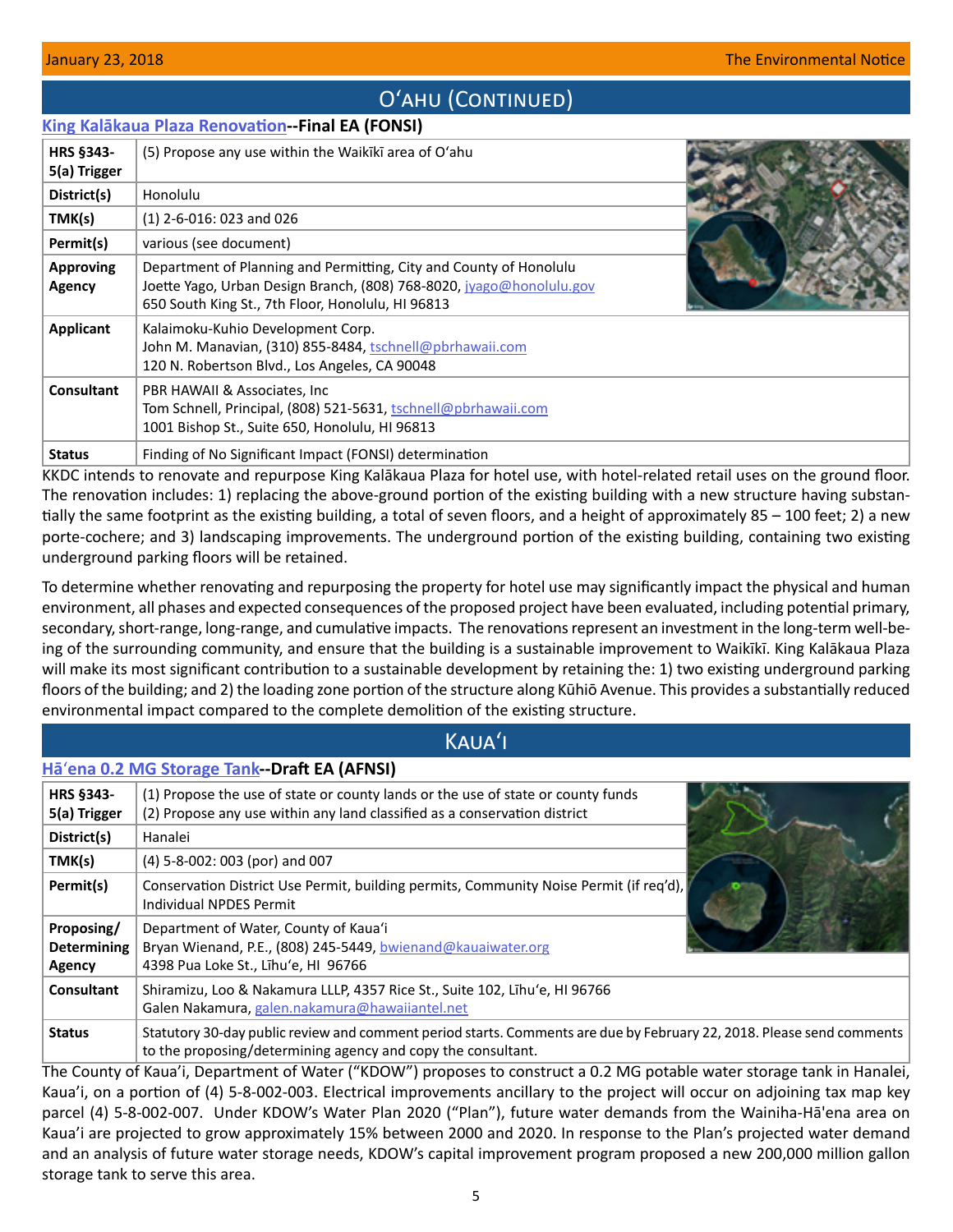## Previously Published Documents Open for Comment

<span id="page-5-0"></span>**Status:** Public review and comment period for these projects began previously. Comments are due February 7, 2018 unless specified otherwise. Please send comments to the relevant agency and copy any relevant applicant and/or consultant.

### **Maui**

- **• [Renewable Energy Conversion & Sludge Processing at the Wailuku-Kahului Wastewater Reclamation Facility](http://oeqc2.doh.hawaii.gov/EA_EIS_Library/2017-12-23-MA-DEIS-Renewable-Energy-Conversion-and-Sludge-Processing-at-the-Wailuku-Kahului-Wastewater-Reclamation-Facility.pdf)  [\(WKWWRF\)--Draft EIS](http://oeqc2.doh.hawaii.gov/EA_EIS_Library/2017-12-23-MA-DEIS-Renewable-Energy-Conversion-and-Sludge-Processing-at-the-Wailuku-Kahului-Wastewater-Reclamation-Facility.pdf)** (comments due February 6, 2018)
- **• [Kaiwahine Village--Draft EA \(AFNSI\)](http://oeqc2.doh.hawaii.gov/EA_EIS_Library/2018-01-08-MA-DEA-Kaiwahine-Village.pdf)**

## **O**ʻ**ahu**

- **• Hawai**ʻ**[i Public Housing Authority Administrative Offices Redevelopment--Draft EIS](http://oeqc2.doh.hawaii.gov/EA_EIS_Library/2018-01-08-OA-DEIS-Hawaii-Public-Housing-Authority-Administrative-Offices-Redevelopment.pdf)** (comments due February 22, 2018)
- **• [Dillingham Ranch Agricultural Subdivision--Draft EIS](http://oeqc2.doh.hawaii.gov/EA_EIS_Library/2018-01-08-OA-DEIS-Dillingham-Ranch-Agricultural-Subdivision.pdf)** (comments due February 22, 2018)
- **• [Noelani Elementary School Library--Draft EA \(AFNSI\)](http://oeqc2.doh.hawaii.gov/EA_EIS_Library/2018-01-08-OA-DEA-Noelani-Elementary-School-Library.pdf)**
- **• Hale**ʻ**[iwa Road Drainage Improvements--Draft EA \(AFNSI\)](http://oeqc2.doh.hawaii.gov/EA_EIS_Library/2018-01-08-OA-DEA-Haleiwa-Road-Drainage-Improvements.pdf)**

## Conservation District Use Applications

Persons interested in commenting on the following Conservation District Use Application(s) or receiving notification of determinations on Conservation District Use Applications must submit comments and requests to the Department of Land and Natural Resources. Notification requests must include the following information: 1) Name and address of the requestor; 2) The application for which the requestor would like to receive notice of determination; and 3) The date the notice was initially published in *The Environmental Notice*. Send comments and requests to: Department of Land and Natural Resources, Office of Conservation and Coastal Lands, P.O. Box 621, Honolulu, HI, 96809. DLNR will make every effort to notify those interested in the subject CDUAs. However, DLNR is not obligated to notify any person not strictly complying with the above requirements. For more information, please contact the Office of Conservation and Coastal Lands staff listed for each project. CDUAs can be found on the OCCL website at [dlnr.hawaii.gov/occl](http://dlnr.hawaii.gov/occl).

| <b>File No.:</b>            | CDUA HA-3812                                                                     |
|-----------------------------|----------------------------------------------------------------------------------|
| <b>Name of Applicant:</b>   | University of Hawai'i at Hilo                                                    |
| Location:                   | Hale Pōhaku Mid-level Facilities, Ka'ohe, Hāmākua, Hawai'i                       |
| TMK(s):                     | $(3)$ 4-4-015:012                                                                |
| <b>Proposed Action:</b>     | Infrastructure improvements at the Mauna Kea Visitor Center                      |
| 343, HRS determination:     | FEA-FONSI published August 7, 2017                                               |
| <b>Applicant's Contact:</b> | Kristin Duin, President, Sustainable Resources Group Intn'l, Inc. (808) 356-0552 |
| <b>OCCL Staff Contact:</b>  | Michael Cain, (808) 587-0048                                                     |
|                             |                                                                                  |

## **STATE AND COUNTY NOTICES**

The State of Hawaiʻi Department of Health will hold a public hearing for the proposed amendment of Hawaiʻi Administrative Rules Title 11 chapters 260.1 to 279.1. The proposed amendments update rules regulating businesses that generate or handle hazardous wastes and used oil in Hawaiʻi to align state regulations with updates to the US Environmental Protection Agency's federal hazardous waste management program.

The proposed amendments can be viewed at 2827 Waimano Home Rd., SHWB Bldg., Pearl City, Mon-Fri, 8am4pm (except state holidays) and are posted online at [health.hawaii.gov/shwb/hazwaste](http://health.hawaii.gov/shwb/hazwaste). Copies will be mailed on request and payment of a 5 cent/page copy fee and postage; call 808-586-4226 to request.

The public hearing will be at 9am on February 16, 2018 at 2827 Waimano Home Rd., SHWB Bldg., Pearl City. All interested parties may attend to present relevant information and individual opinion. Anyone unable to attend may send written testimony to [noa.klein@doh.hawaii.gov](mailto:noa.klein%40doh.hawaii.gov?subject=) or Attn: HW Rules, 2827 Waimano Home Rd., Pearl City, HI 96782. Testimony must be received by February 23, 2018. To request an auxiliary aid or service (e.g. ASL interpreter, large print) for the hearing, call 808-586-4226 (voice/TDD) or e-mail [noa.klein@doh.hawaii.gov](mailto:noa.klein%40doh.hawaii.gov?subject=) by February 9.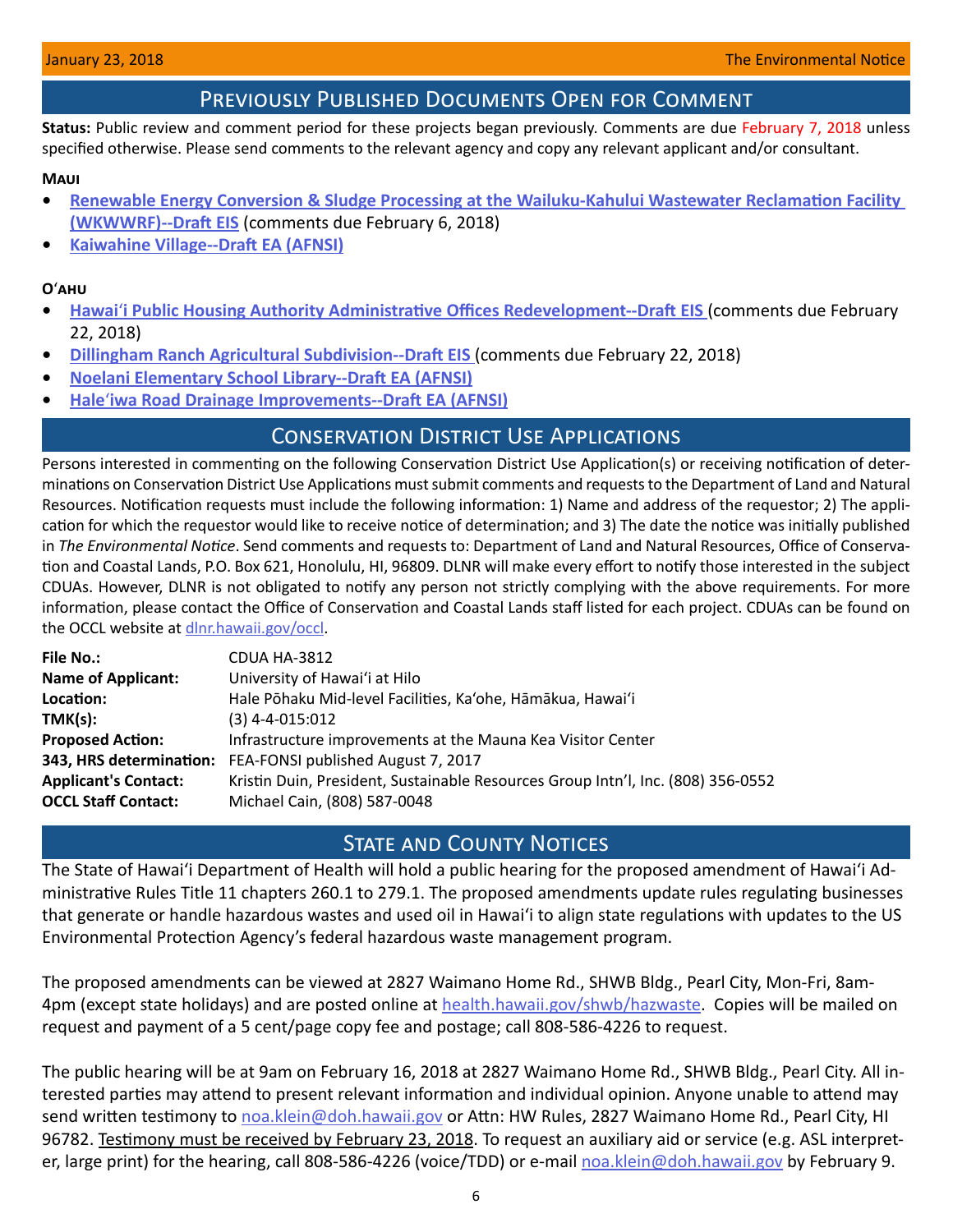# Coastal Zone Management Notices

# Federal Consistency Reviews

<span id="page-6-0"></span>The following federal actions are being reviewed for consistency with the enforceable policies of the Hawaiʻi Coastal Zone Management (CZM) Program, including the CZM objectives and policies in Hawaiʻi Revised Statutes, Chapter 205A. Federal consistency, pursuant to Section 307 of the Coastal Zone Management Act of 1972 (CZMA), as amended, generally requires that federal actions, within and outside of the coastal zone, which have reasonably foreseeable effects on any coastal use (land or water) or natural resource of the coastal zone be consistent with the enforceable policies of a state's federally approved coastal management program. Federal actions include federal agency activities, federal license or permit activities, and federal financial assistance activities. This public notice is being provided in accordance with § 306(d)(14) of the CZMA, and federal regulations at 15 CFR § 930.2, § 930.42, and § 930.61. General information about federal consistency is available at the [Hawai](http://planning.hawaii.gov/czm/federal-consistency/)ʻi [CZM Program web site,](http://planning.hawaii.gov/czm/federal-consistency/) or call (808) 587-2878.

## **Koa Ridge Offsite Detention Basin, Mililani/Waipio, O**ʻ**ahu**

**Proposed Action:** Construct an offsite detention basin to mitigate the increase of the peak stormwater discharge from the Koa Ridge Makai development into Kīpapa Stream. Since land within the Koa Ridge Makai development area could not be obtained for the detention basin, the proposal situates the detention basin upstream of the development area. The offsite detention basin is intended to intercept stormwater runoff originating from the lower half of Mililani Mauka. The outlet structure on the basin will control the flow of peak stormwater runoff such that the increased runoff from the Koa Ridge Makai development area downstream will be mitigated. The result will be no net increase of discharge into Kīpapa Stream at the point directly below the development area's runoff contribution. An estimated total of 683 cubic yards of fill material would be discharged into 0.14-acre of Kīpapa Stream and an unnamed tributary to Kīpapa Stream.

| Location:              | Kīpapa Stream, Mililani/Waipio, O'ahu                                                           |
|------------------------|-------------------------------------------------------------------------------------------------|
| TMK(s):                | $(1)$ 9-5-3: 14                                                                                 |
| Applicant:             | Castle & Cooke Homes Hawaii, Inc.                                                               |
| Agent:                 | Doraine Young, Engineering Concepts, Inc., (808) 591-8820, dyoung@ecihawaii.com                 |
| <b>Federal Action:</b> | <b>Federal Permit</b>                                                                           |
| <b>Federal Agency:</b> | U.S. Army Corps of Engineers                                                                    |
| <b>CZM Contact:</b>    | John Nakagawa, (808) 587-2878, john.d.nakagawa@hawaii.gov                                       |
| <b>Comments Due:</b>   | February 6, 2018; comments may be submitted by mail or electronic mail, to the addresses below: |
| Mail:                  | Office of Planning, P.O. Box 2359, Honolulu, HI 96804<br>john.d.nakagawa@hawaii.gov<br>Email:   |

# Special Management Area (SMA) Minor Permits

The SMA Minor permits below have been approved (HRS § 205A-30). For more information, contact the relevant county/state planning agency. Honolulu (768-8014); Hawaiʻi (East 961-8288, West 323-4770); Kauaʻi (241-4050); Maui (270-7735); Kakaʻako or Kalaeloa Community Development District (587-2841).

| Location (TMK)                             | <b>Description (File No.)</b>                                                                                                                                                                                                                                                                                                                       | Applicant/Agent                                     |
|--------------------------------------------|-----------------------------------------------------------------------------------------------------------------------------------------------------------------------------------------------------------------------------------------------------------------------------------------------------------------------------------------------------|-----------------------------------------------------|
| Hawai'i: Hakalau (2-9-002: 079 and<br>081) | Consolidation and Resubdivision of Two Lots into Two Lots<br>and Establishment of a Distillery, Food Manufacturing and<br>Processing Operation, Watchman's Quarters, Brewery, Tasting<br>Room, Restaurant, and Related Improvements including<br>Fencing of the Arsenic Contamination Area, Landscaping, and<br>the "As-built" Carport (SMM 17-378) | Shropshire Group, LLC                               |
| Maui: Kahului (3-8-103: 019)               | Install Two 16-Box Cluster Mailbox Units (SM2 20170094)                                                                                                                                                                                                                                                                                             | A&B Properties Hawaii, LLC, Series T                |
| Maui: Wailuku (3-4-029: 042)               | Church Expansion (SM2 20170095)                                                                                                                                                                                                                                                                                                                     | Iglesia Ni Cristo                                   |
| Maui: Lahaina (4-4-001: 098)               | Install Three Antennas and Remote Radio Units (SM2 20180001)                                                                                                                                                                                                                                                                                        | T-Mobile West LLC                                   |
| Maui: Kīhei (3-9-005: 052)                 | Playground Shade Structures (SM2 20180002)                                                                                                                                                                                                                                                                                                          | County of Maui, Department of Parks<br>& Recreation |
| O'ahu: Kalihi-Kai (1-2-021: 031)           | New Transformer, w/Raised Platform & Trenching (2017/<br>SMA-50)                                                                                                                                                                                                                                                                                    | United Laundry, LLC                                 |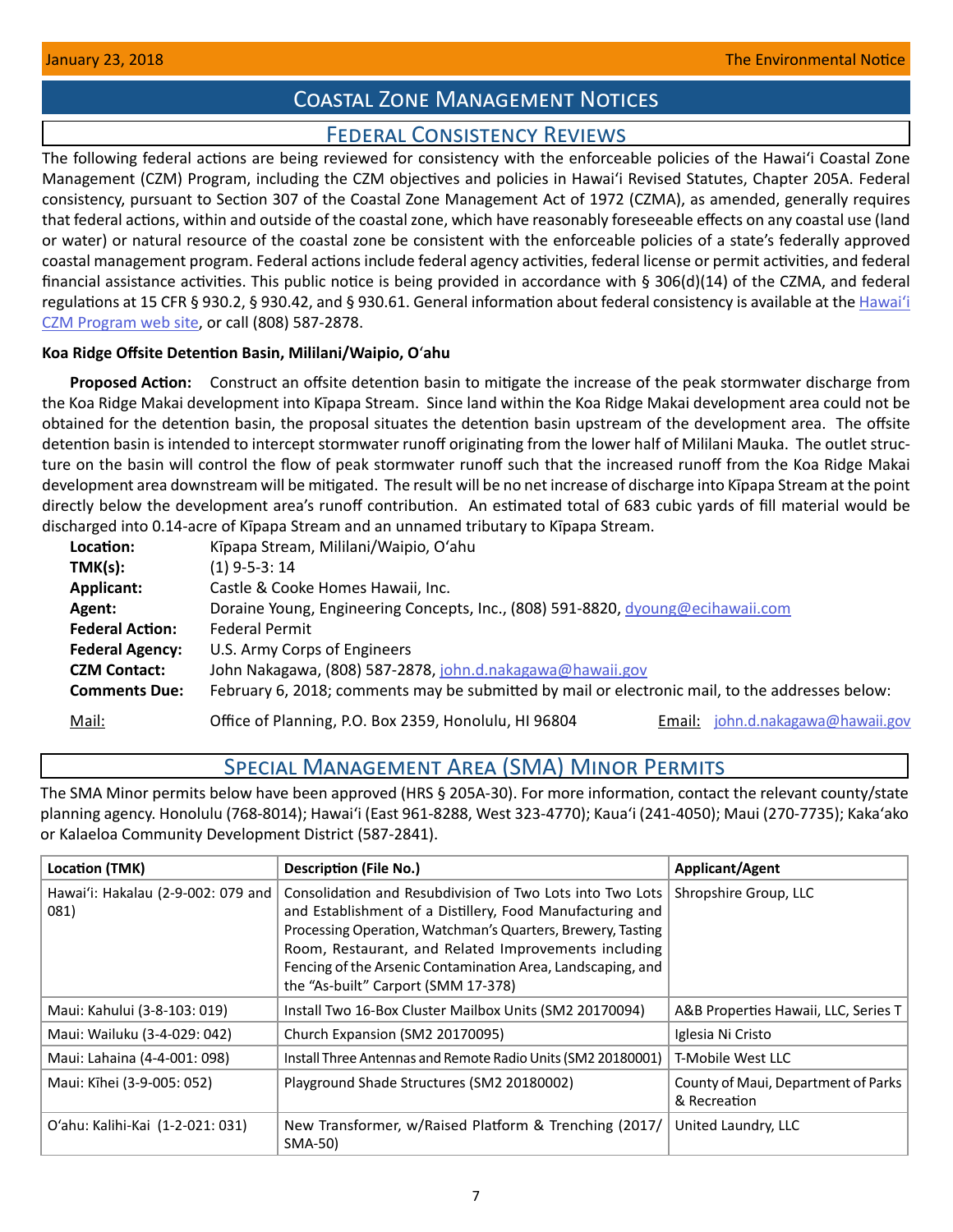## **FEDERAL NOTICES**

<span id="page-7-0"></span>As a courtesy, listed below are relevant entries from the Federal Register published since the last issue of *The Environmental Notice*. For more information, click on the title link, also available at [www.federalregister.gov](http://www.federalregister.gov).

## **Notice: [Western Pacific Fishery Management Council; Public Meeting](https://www.federalregister.gov/documents/2018/01/11/2018-00373/western-pacific-fishery-management-council-public-meeting) (published 1/11/2018)**

The Western Pacific Fishery Management Council (Council) will hold an Archipelagic Plan Team (APT) meeting to discuss and make recommendations on fishery management issues in the Western Pacific Region. The APT meet on **Friday, January 26, 2018**, between 8:30 a.m. and 5 p.m. HST; the meeting will be held at the Council office, 1164 Bishop St. Suite 1400, Honolulu, HI 96813 and by teleconference and webinar. The teleconference numbers are U.S. toll-free: 1-888-482-3560 or International Access: +1 647 723-3959, and Access Code: 5228220. The webinar can be accessed at: [https://wprfmc.webex.com/join/info.](https://wprfmc.webex.com/ join/ info.wpcouncilnoaa.gov) [wpcouncilnoaa.gov.](https://wprfmc.webex.com/ join/ info.wpcouncilnoaa.gov) For agendas and further information, click on the linked title to this entry or contact Kitty M. Simonds, Executive Director, Western Pacific Fishery Management Council at (808) 522-8220.

## **Notice: [Endangered and Threatened Wildlife and Plants; Initiation of 5-Year Status Reviews for 12 Species in Hawai](https://www.federalregister.gov/documents/2018/01/22/2018-00944/endangered-and-threatened-wildlife-and-plants-initiation-of-5-year-status-reviews-for-18-species-in)**ʻ**i (published 1/22/2018)**

The U.S. Fish and Wildlife Service (Service) is initiating 5-year status reviews for 18 species in Hawaii, Oregon, Washington, Idaho, and Canada under the Endangered Species Act of 1973, as amended (Act). A 5-year status review is based on the best scientific and commercial data available at the time of the review; therefore, they are requesting submission of any new information on these species that has become available since the last review. Submit information on any of the 12 species in Hawaii (click on the linked title of this entry and then see table under What Species Are Under Review?) via U.S. mail to: Field Supervisor, Attention: 5-Year Review, U.S. Fish and Wildlife Service, Pacific Islands Fish and Wildlife Office, 300 Ala Moana Blvd., Room 3-122, Honolulu, HI 96850, or by email to [pifwo\\_admin@fws.gov.](mailto:pifwo_admin%40fws.gov?subject=) To ensure consideration in their reviews, **the Service is requesting submission of new information no later than March 23, 2018**. However, they will continue to accept new information about any listed species at any time.

## **Rule: [Endangered and Threatened Wildlife and Plants; Final Rule To List the Giant Manta Ray as Threatened Under](https://www.federalregister.gov/documents/2018/01/22/2018-01031/endangered-and-threatened-wildlife-and-plants-final-rule-to-list-the-giant-manta-ray-as-threatened)  [the Endangered Species Act](https://www.federalregister.gov/documents/2018/01/22/2018-01031/endangered-and-threatened-wildlife-and-plants-final-rule-to-list-the-giant-manta-ray-as-threatened) (published 1/22/2018)**

Effective February 21, 2018, the National Marine Fisheries Service (NMFS) announces a final rule to list the giant manta ray (Manta birostris) as threatened under the Endangered Species Act (ESA). NMFS has reviewed the status of the giant manta ray, including efforts being made to protect this species, and considered public comments submitted on the proposed rule as well as new information received since publication of the proposed rule. NMFS made the final determinations based on the best scientific and commercial data available. At this time, they conclude that critical habitat is not determinable because data sufficient to perform the required analyses are lacking; however, they solicit information on habitat features and areas in U.S. waters that may meet the definition of critical habitat for the giant manta ray. For further information, click on the linked title to this entry or contact Maggie Miller, NMFS, Office of Protected Resources, (301) 427-8403.